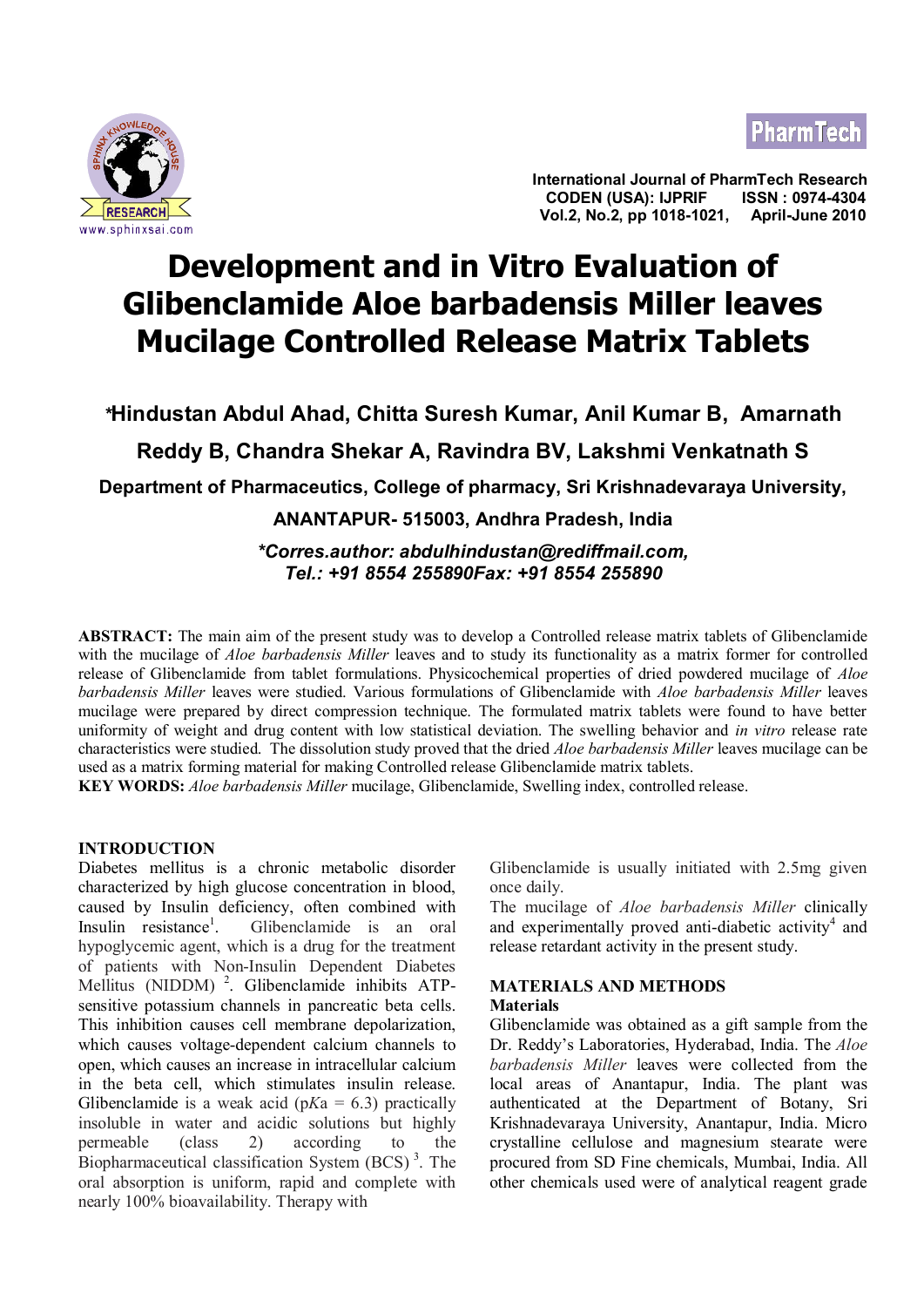and double distilled water was used throughout the experiments.

# **Methods**

## **Extraction of mucilage<sup>5</sup>**

The fresh *Aloe barbadensis Miller* leaves were collected and separately washed with purified water to remove dirt and debris. Incisions were made on them, left over night. The leaves were crushed and soaked in water for 5–6 h, boiled for 30 min and left to stand for 1 h to allow complete release of the mucilage into the water. The mucilage was filtered using a multi-layer muslin cloth bag to remove the marc from the solution. Acetone (in the quantities of three times the volume of filtrate) was added to precipitate the mucilage. The mucilage was separated, dried in an oven at 30°C, collected, grounded, passed through a # 80 sieve and stored in desiccators at 30  $\degree$ C & 45% relative humidity till use. This mucilage was tested for flow properties $\mathbf{S}^{\mathsf{c}}$ (Table1). All values were found to be satisfactory.

#### **Preparation of Controlled release matrix tablets**

Controlled release matrix tablets of Glibenclamide with *Aloe barbadensis Miller* leaves mucilage were prepared by using different drug: mucilage ratios viz. 1:1, 1:2, 1:3, 1:4 and 1:5. *Aloe barbadensis Miller* leaves mucilage was used as matrix forming material while microcrystalline cellulose as a diluent and magnesium stearate as a lubricant. All ingredients used were passed through a # 100 sieve, weighed and blended. The above formulations were compressed by a direct compression technique using 10 mm flat faced punches. Formulations of designed formulations were showed in (Table 2). These matrix tablets were evaluated for their physical properties<sup>7,8</sup> like general appearance, thickness, Hardness, Friability, uniformity of weight and uniformity of drug content, as per I.P. method (table 3).

# **Swelling behavior of Controlled release matrix tablets 9, 10, and 11**

The extent of swelling was measured in terms of % weight gain by the tablet. The swelling behavior of formulations ABG-1, ABG-2, ABG-3, ABG-4 and ABG-5 were studied. One tablet from each formulation was kept in a Petri dish containing pH 7.4 phosphate buffer. At the end of 1 h, the tablet was withdrawn, kept on tissue paper and weighed. Then for 2 h and every 2 h, weights of the tablet were noted and the process was continued till the end of 10 h. (figure 1) % weight gain by the tablet was calculated by formula.

 $S.I = \{(M_t-M_0) / M_0\} \times 100$ 

Where,  $S.I =$  swelling index,  $M_t =$  weight of tablet at time 't' and

 $M_0$  = weight of tablet at time t = 0.

# *In Vitro* **drug release studies <sup>12</sup>**

Release of Glibenclamide from the formulated matrix tablets was studied in phosphate buffer of pH 7.4 (900 ml) using a United States Pharmacopoeia (USP) 6 station Dissolution Rate Test Apparatus (Model Electro lab , TDT- 06T,Mumbai,India) with a rotating paddle stirrer at 50 rpm and  $37^{\circ} \pm 0.5^{\circ}$ C as prescribed for Glibenclamide tablets in USP XXIV. A sample of Glibenclamide matrix tablets equivalent to 5 mg of Glibenclamide was used in each test. Samples of dissolution fluid were withdrawn through a filter (0.45 μm) at different time intervals and were assayed at 226 nm for Glibenclamide content using a UV/ visible single-beam spectrophotometer-117 (Sistronics Corporation, Mumbai, India). The drug release experiments were conducted in triplicate  $(n = 3)$ (figure2).

#### **RESULTS AND DISCUSSION**

The dry, powdered *Aloe barbadensis Miller* leaves mucilage was evaluated for angle of repose, LBD, TBD, compressibility index, hasner's ratio and drug content (Table 1). The results of angle of repose and compressibility index  $(\%)$  were  $25.26 \pm 0.25$ , 10.64±0.01 respectively. The results of LBD and TBD were 0.74±0.08, 0.88±0.06 respectively. The result of Hausner's ratio was 1.12±0.07. The thickness of the tablets was ranged from  $5.5\pm0.18$  to  $5.8\pm0.06$  mm. The average percentage deviation of 20 tablets of each formula was less than  $\pm$ 5%. Drug content was found to be uniform among different batches of the tablets and ranged from  $99.1\pm0.27$ to  $100.8\pm0.09$ . The hardness of formulated tablets were ranged from 6.30±1.81to 7.51 $\pm$ 1.45 kg/cm<sup>2</sup> and percentage friability of the tablets of all formulations were ranged from  $0.21 \pm 0.05$ to  $0.68 \pm 0.07$  (<1%), (Table 3). The results of dissolution studies of formulations ABG-1, ABG-2, ABG-3, ABG-4 and ABG-5 with *Aloe barbadensis Miller* leaves mucilage in 1:1, 1:2, 1:3, 1:4 and 1:5 ratios respectively (figure 2). The result of dissolution rate of matrix tablets was decreased as increase in mucilage concentration. Among the formulations, ABG-5 showed the least deviation from the theoretical release pattern.

In the present study, *Aloe barbadensis Miller* leaves mucilage has been employed to formulate sustained-release tablets of Glibenclamide. The matrix tablets were prepared according to the formula given in Table 2. The flow properties of *Aloe barbadensis Miller* leaves mucilage was evaluated for angle of repose, LBD, TBD, compressibility index and drug content (table 1). The results of angle of repose  $(\leq 30)$ indicate good flow properties of the granules. This was further supported by lower compressibility index values(table 1). Generally, compressibility index values up to 15% result in good to excellent flow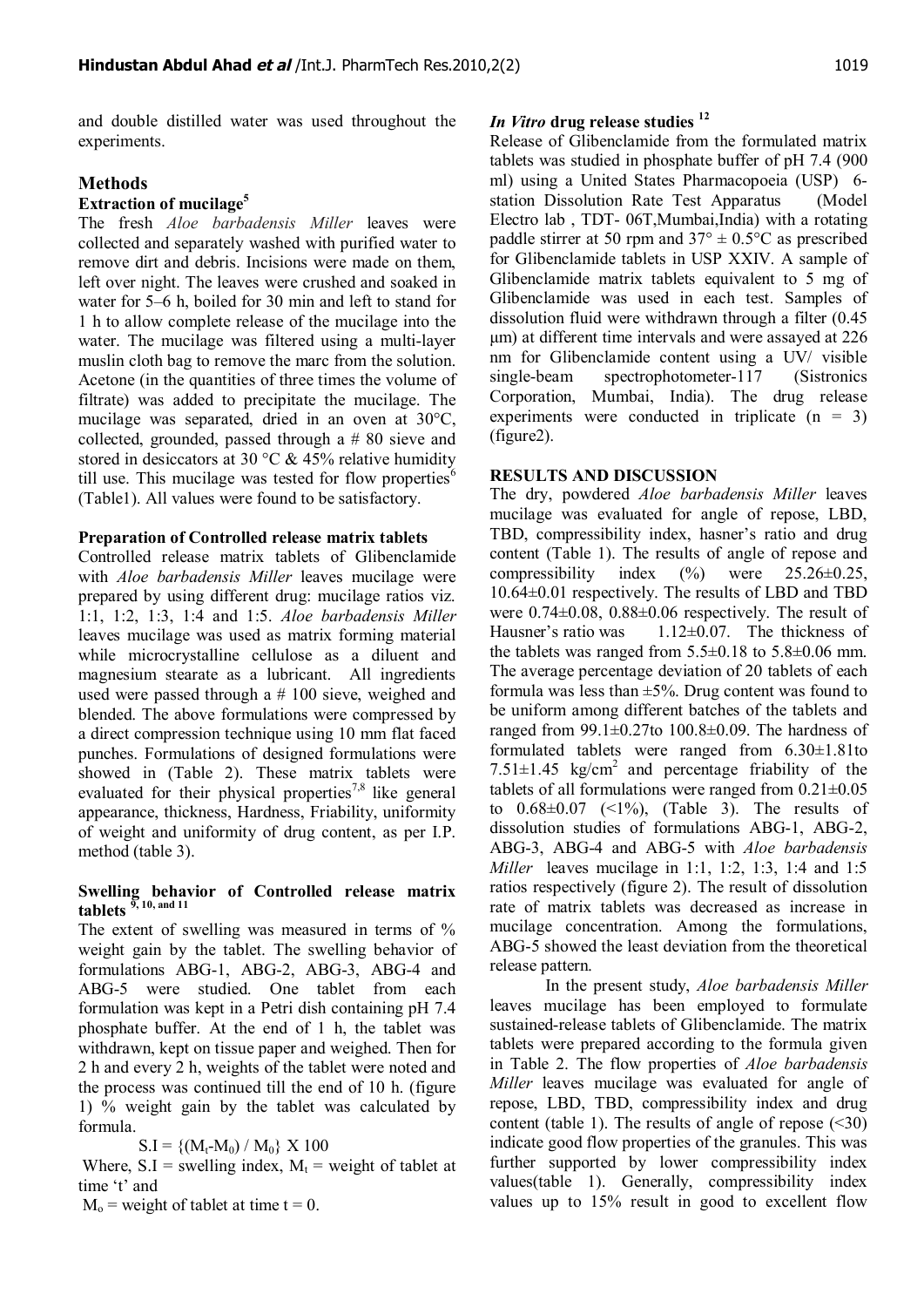properties. Bulk densities of all these results indicate that the *Aloe barbadensis Miller* leaves mucilage (dried) possessed satisfactory flow properties and compressibility. The matrix tablets of different formulations showed uniform thickness. The weights of matrix tablets were within the limits as prescribed in Pharmacopoeia. Good uniformity in drug content was found among different batches of the tablets and the percentage of drug content was more than 95%. Another measure of a tablet's strength is friability. Conventional compressed tablets that lose less than 1% of their weight are generally considered acceptable. In the present study, the percentage friability for all the formulations was below 1%, indicating that the friability is within the prescribed limits. All the tablet formulations showed acceptable pharmacopoeial properties for weight variation, drug content, hardness, and friability. The *In vitro* drug release profile of Glibenclamide from formulated matrix tablets were studied using zero order. This result shown that as the proportion of *Aloe barbadensis Miller* leaves mucilage increased, the overall time of release of the drug from the matrix tablet was also increased. Drug releases from matrix tablets were by drug dissolution, drug diffusion or a combination of both.

# **CONCLUSIONS**

By performing the above study, the mucilage of *Aloe barbadensis Miller* leaves can be used as a pharmaceutical excipient in the formulation and manufacture of controlled release matrix tablets because of its good swelling, good flow and suitability for direct compression formulations. From the dissolution study, it was concluded that dried *Aloe barbadensis Miller* leaves mucilage can be used as an excipient for making controlled release tablets.

**Table 1: Flow properties of dried** *Aloe barbadensis Miller* **leave's mucilage**

| <b>Parameter</b>              | Value            |
|-------------------------------|------------------|
| Loose Bulk Density $(g/cm^3)$ | $0.74 \pm 0.08$  |
| Tapped Bulk Density $(g/cm3)$ | $0.88 \pm 0.06$  |
| Carr's Index                  | $10.64 \pm 0.01$ |
| Hausner's Factor              | $1.12 \pm 0.07$  |
| Angle of Repose $(0)$         | $25.26 \pm 0.25$ |

**Table 2: Formulae of Glibenclamide** *Aloe barbadensis Miller* **mucilage matrix tablets**

| <b>Formulation</b>                                                                                | <b>Glibenclamide</b> | <b>ABM</b> | <b>MCC</b> | MS | TWT |  |  |  |
|---------------------------------------------------------------------------------------------------|----------------------|------------|------------|----|-----|--|--|--|
| $ABG-1$                                                                                           |                      |            | 187        |    | 200 |  |  |  |
| $ABG-2$                                                                                           |                      | 10         | 182        |    | 200 |  |  |  |
| $ABG-3$                                                                                           |                      |            | 177        |    | 200 |  |  |  |
| $ABG-4$                                                                                           |                      | 20         | 172        |    | 200 |  |  |  |
| $ABG-5$                                                                                           |                      | 25         | 167        |    | 200 |  |  |  |
| ABG - Aloe barbadensis Miller & Glibenclamide, ABM- Aloe barbadensis Miller leaves mucilage, MCC- |                      |            |            |    |     |  |  |  |

Microcrystalline Cellulose, MS- Magnesium stearate, TWT-Total weight of the tablet

# **Table 3: Physical properties of Glibenclamide** *Aloe barbadensis Miller* **mucilage matrix tablets**

| <b>Formulation</b>                            | <b>Thickness</b> | <b>Hardness</b>                 | Friability      | Drug content     |  |
|-----------------------------------------------|------------------|---------------------------------|-----------------|------------------|--|
|                                               | (mm)             | (kg/cm <sup>2</sup> )           | (%)             | $\frac{1}{2}$    |  |
| $ABG-1$                                       | $5.5 \pm 0.18$   | $6.60 \pm 1.35$ $0.61 \pm 0.23$ |                 | $99.7 \pm 0.41$  |  |
| $ABG-2$                                       | $5.7 \pm 0.08$   | $6.30 \pm 1.81$                 | $0.55 \pm 0.14$ | $99.2 \pm 0.23$  |  |
| $ABG-3$                                       | $5.8 \pm 0.06$   | $7.51 \pm 1.45$                 | $0.21 \pm 0.05$ | $100.8 \pm 0.09$ |  |
| $ABG-4$                                       | $5.6 \pm 0.25$   | $6.80 \pm 1.51$                 | $0.36 \pm 0.09$ | $99.4 \pm 0.41$  |  |
| $ABG-5$                                       | $5.6 \pm 0.23$   | $7.50 \pm 1.10$                 | $0.68 \pm 0.07$ | $99.1 \pm 0.27$  |  |
| ABG - Aloe barbadensis Miller & Glibenclamide |                  |                                 |                 |                  |  |